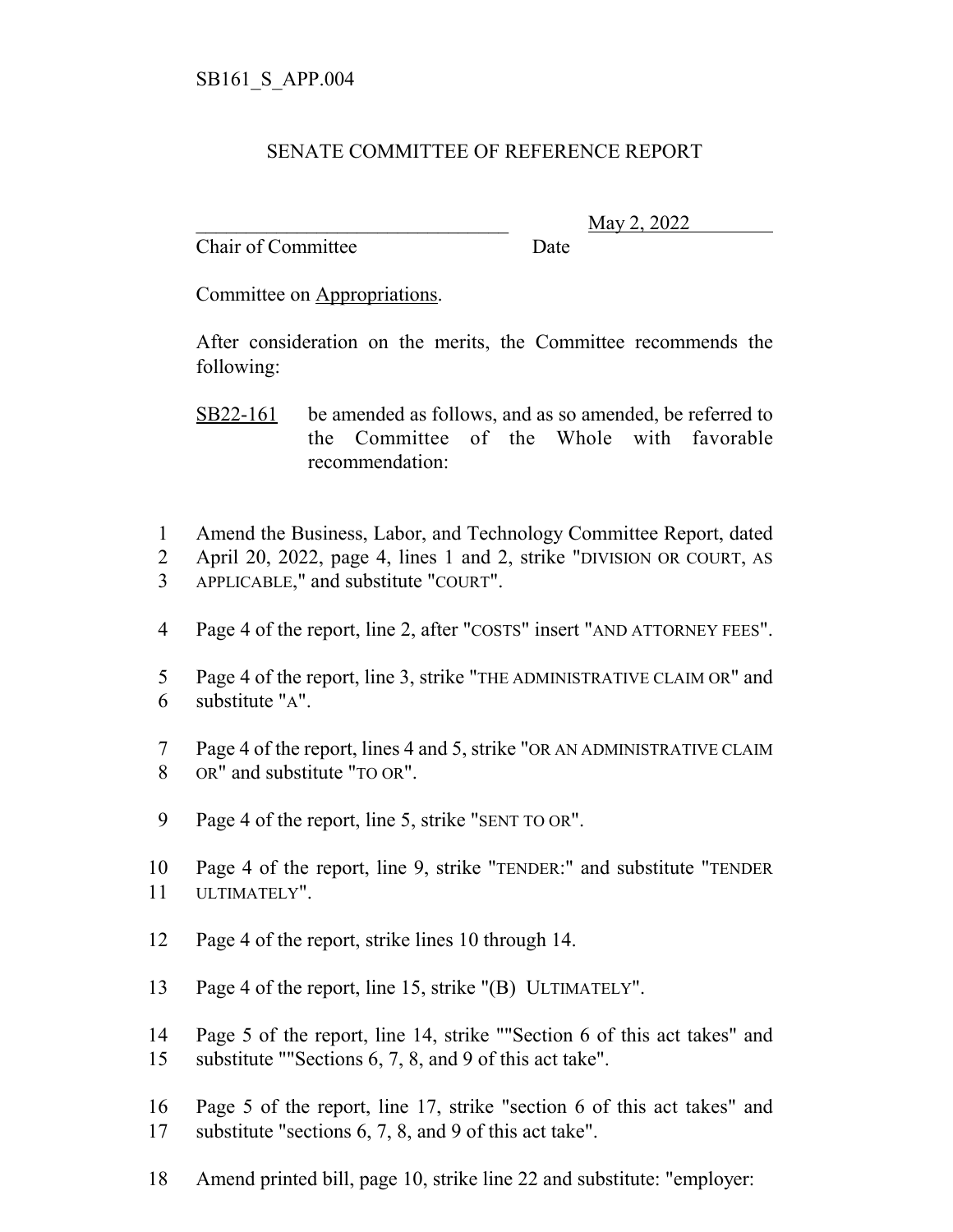- (I) The court, IN A CIVIL ACTION, may award the".
- Page 10 of the bill, strike line 24 and substitute "CIVIL action; AND

 (II) THE DIVISION, IN AN ADMINISTRATIVE CLAIM, MAY AWARD THE EMPLOYEE REASONABLE COSTS INCURRED IN THE ADMINISTRATIVE CLAIM AND MAY ALSO AWARD ATTORNEY FEES TO AN EMPLOYEE WHO RECOVERS MORE THAN FIVE THOUSAND DOLLARS IN UNPAID WAGES IN THE ADMINISTRATIVE CLAIM.

(c) If an employer fails or refuses to".

 Page 11 of the bill, line 12, strike "(A) BEFORE JANUARY 1, 2023, the" and substitute "The".

- Page 11 of the bill, strike lines 16 through 19.
- Page 12 of the bill, strike lines 13 through 21 and substitute:

 "(2) (a) (I) If one or more employees files a wage complaint with the division claiming unpaid wages or compensation of seven thousand five hundred dollars or less per employee, exclusive of penalties and fines, the division shall investigate the wage complaint. THE DIVISION MAY INVESTIGATE ANY WAGE COMPLAINT MADE ON BEHALF OF A GROUP OF SIMILARLY SITUATED EMPLOYEES. IF THE DIVISION DECLINES TO INVESTIGATE A GROUP COMPLAINT, SIMILARLY SITUATED EMPLOYEES MAY CONSENT IN WRITING TO PARTICIPATE AS PARTIES TO THAT COMPLAINT, AND THE DIVISION MAY PURSUE A DIRECT INVESTIGATION INFORMED BY AND CONCURRENT WITH THAT COMPLAINT. The division shall initiate the administrative procedure by sending a notice of complaint to the employer by mail or electronic means in accordance with rules as the director may promulgate when the complaint states a claim for relief. The notice of the complaint must include:".

 Page 22 of the bill, lines 21 and 22, strike "SIX MONTHS," and substitute "TWELVE MONTHS, BEGINNING JANUARY 1, 2024,".

Page 36 of the bill, before line 21, insert:

 "**SECTION 24. Appropriation.** (1) For the 2022-23 state fiscal year, \$504,419 is appropriated to the department of labor and employment. This appropriation is from the general fund. To implement this act, the department may use this appropriation as follows:

 (a) \$473,369 for use by division of labor standards and statistics for program costs related to labor standards, which amount is based on an